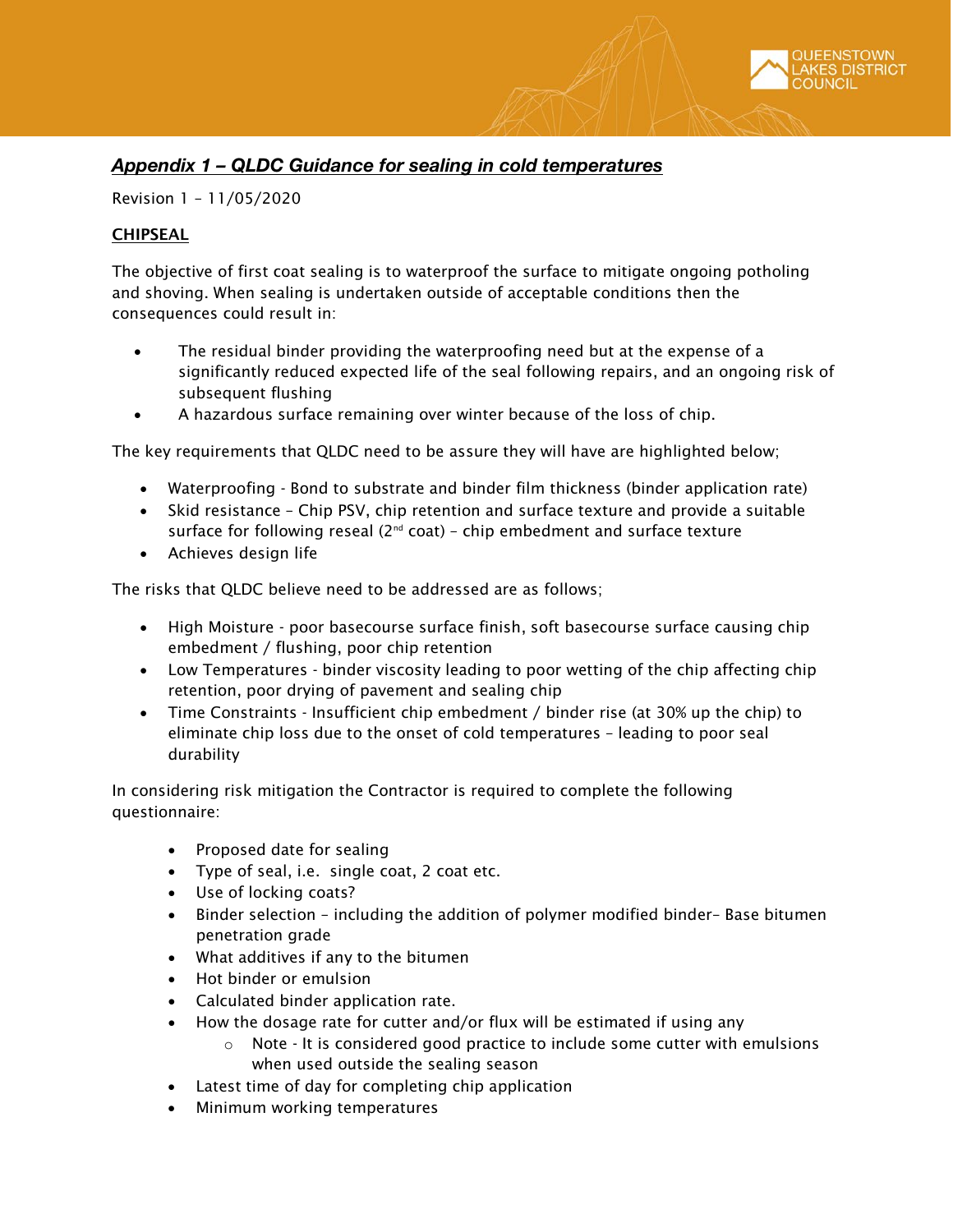- Maximum length of seal
- Length of time for active traffic control
- System use to forecast weather condition
- Minimum time period to start sealing after precipitation
- Any pre-coating of chip
- How to avoid using wet chip, e.g. heating and drying chip
- Actions that will be implemented if any unforeseen situations arise for example, the onset of rain during a sealing run

The mitigation proposal that should accompany a request to proceed with sealing outside of season must include specific details of actions that will be taken to mitigate the considerations above.

Examples of mitigations that is expected in a proposal could include statements such as:

- We will check the MetService long-range forecast immediately prior to starting work and will not proceed if there is a chance of precipitation
- A reduced time window will likely be available for sealing due to lower than expected ambient air temperature. We will start sealing once the shade air temperature reaches 10 degrees C and will re-check and record temperatures every hour on the hour ensuring sealing is ceased if the temperature drops below the specified temperature.
- The chip will be precoated
- Additional rolling
- Active traffic control for 24 hours if required
- Consideration on using emulsion rather than cutback bitumen if this is appropriate.
- If emulsion is used any change to the chip size need to be explained (note there will be a change in expected life if a smaller chip is proposed to align with a shift to emulsion and we need to be comfortable that the trade off in expected life is justified based on the reasons for out of season sealing)
- In the event that rainfall occurs before the emulsion has broken we will…., (we would expect a robust commitment to strategies to mitigate the environmental and safety risks)
- If the chip stockpiles are already wet and unlikely to dry naturally indicate the process undertaken e.g. cart the chip back to our asphalt plant and dry it in the plant at the same time pre-coating the chip.
- No resealing within 12 months to allow for the cutter to leave the seal

# Asphaltic Concrete

All things being equal, asphalt is more difficult to compact at cooler temperatures. If the appropriate degree of compaction is not achieved there will be an increase in air voids with a consequent increase in premature failure. Therefore, extra effort must be applied in cooler condition to ensure the asphalt is well compacted.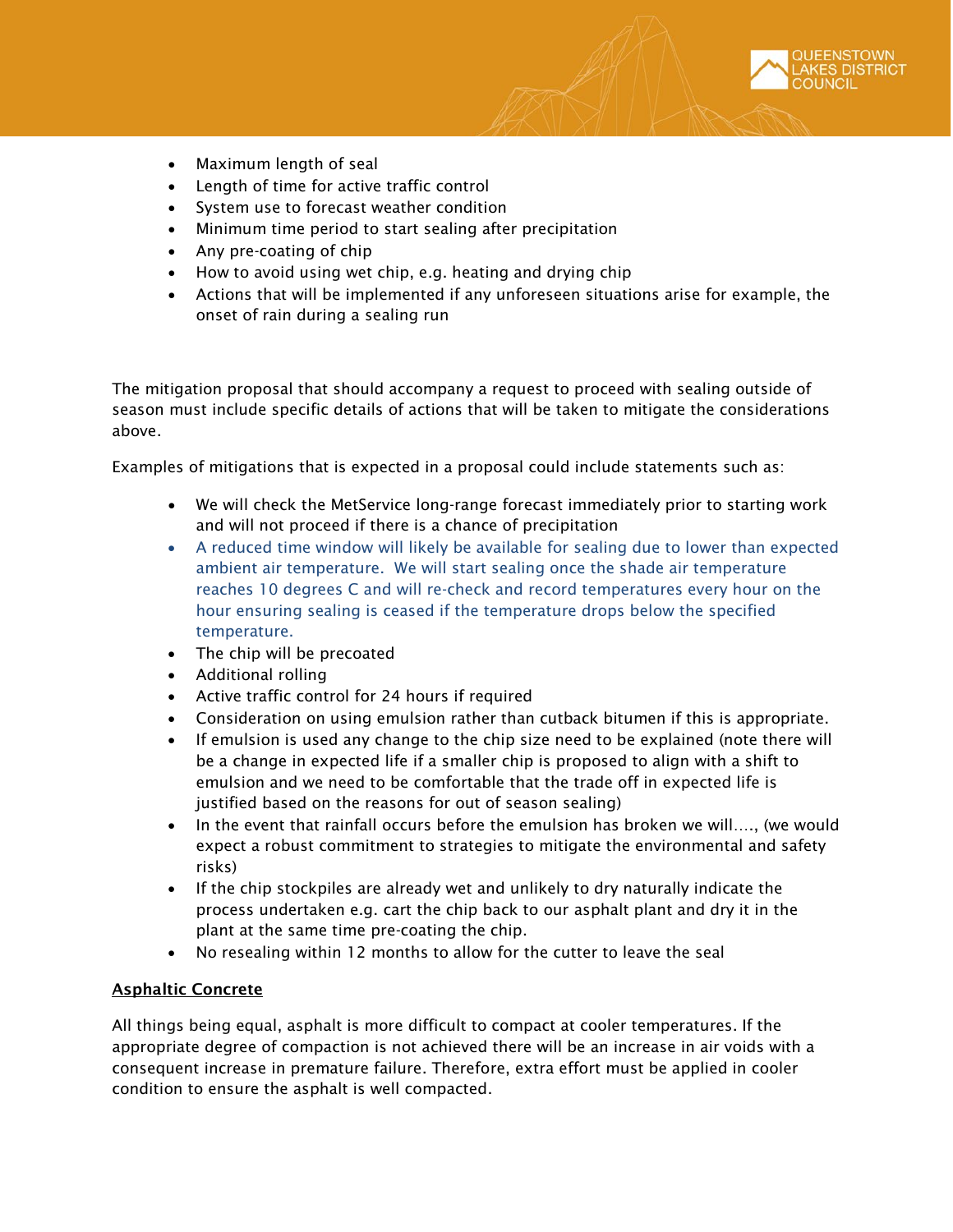

The key requirements, for thin asphalt surfaces are similar to that of chipseal;

- Provides additional waterproofing and acceptable surface shape
- Durability bonds to substrate, retains structural integrity
- Skid resistance Chip PSV, surface texture
- Achieves design life

The risks that QLDC believe need to be addressed by the Developer are as follows;

- High Moisture Poor bond to substrate
- Low Temperatures poor compaction and water proofing, poor surface finish
- Time Constraints short life to failure

The following areas should be considered. Many of these are applicable to all asphalt paving operations, and in the context of paving in cooler conditions the expectation is that the site controls tighten up.

## Ensure the asphalt gets to site at a suitable temperature

- Use upper temperatures in the asphalt plant
- Use insulated trucks and suitable layers of tarpaulin

### Ensure the asphalt is laid quickly when it gets to site

- Organise the timing such that the paver is ready to accept the asphalt as it arrives on site or soon after
- Establishing a consistent cycle will ensure the asphalt is kept at an appropriate temperature and the paver runs continuously.

### Compact the asphalt quickly

- Rollers to be on the mat quickly
- Consider the weight of the rollers
- Consider using more rollers as appropriate

### Consider the use of warm mix additives

• The use of warm mix additives can improve the compaction characteristics of the asphalt in lower temperatures which improves the efficiency of the rollers and can extend the time, rolling can be applied effectively.

In addition, to consideration stated above the Contractor should set out the following:

- Proposed date for Paving
- Type of AC
- Target mix thickness
- Restrictions based on mix types and layer depths
- Base bitumen penetration grade
- What additives if any to the bitumen (e.g. warm mix additives)